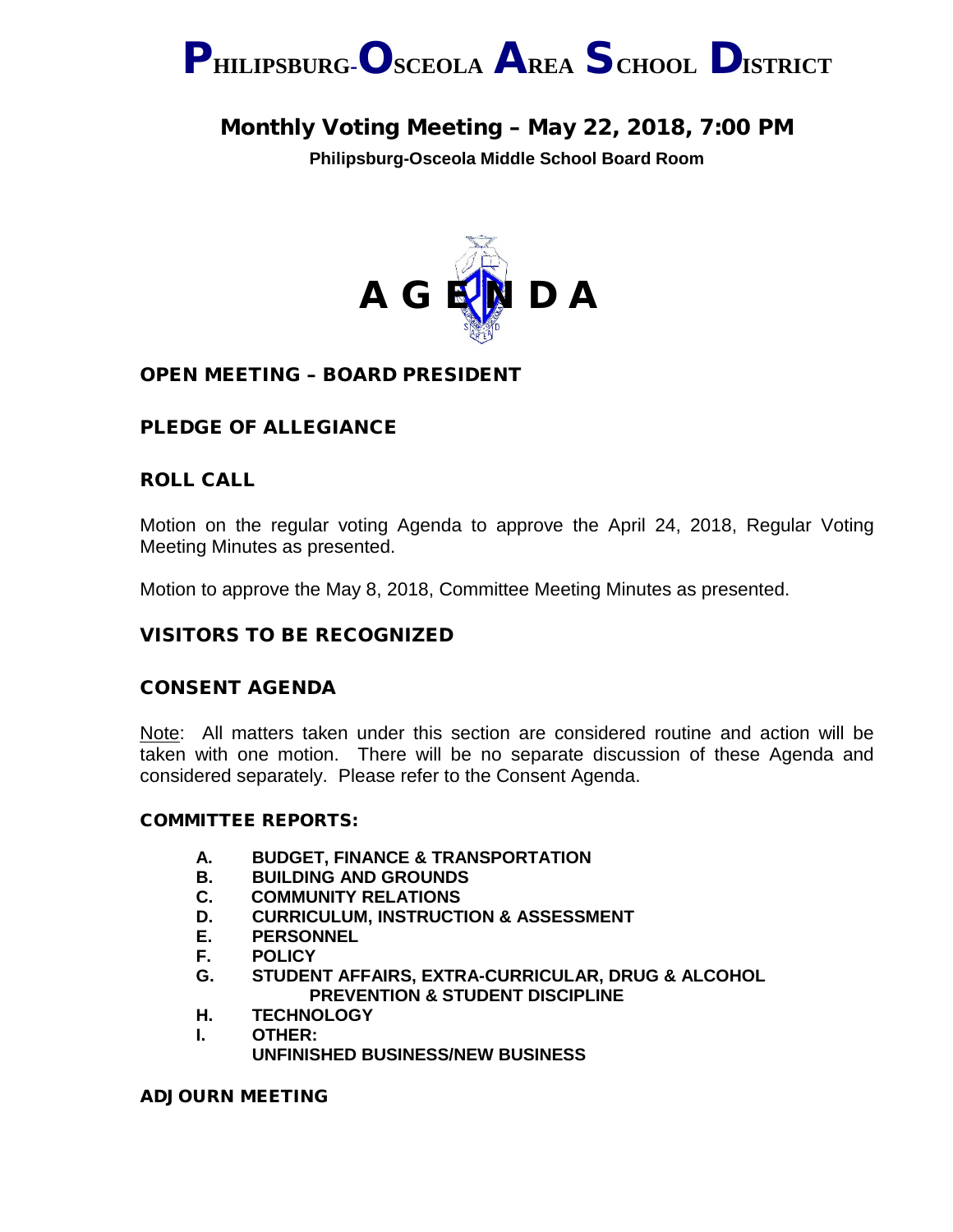Agenda – Voting Meeting – May 22, 2018

# **EXECUTIVE SESSION**

**FOR PERSONNEL**

**Philipsburg Osceola Middle School Board Room Beginning at 6:00 PM**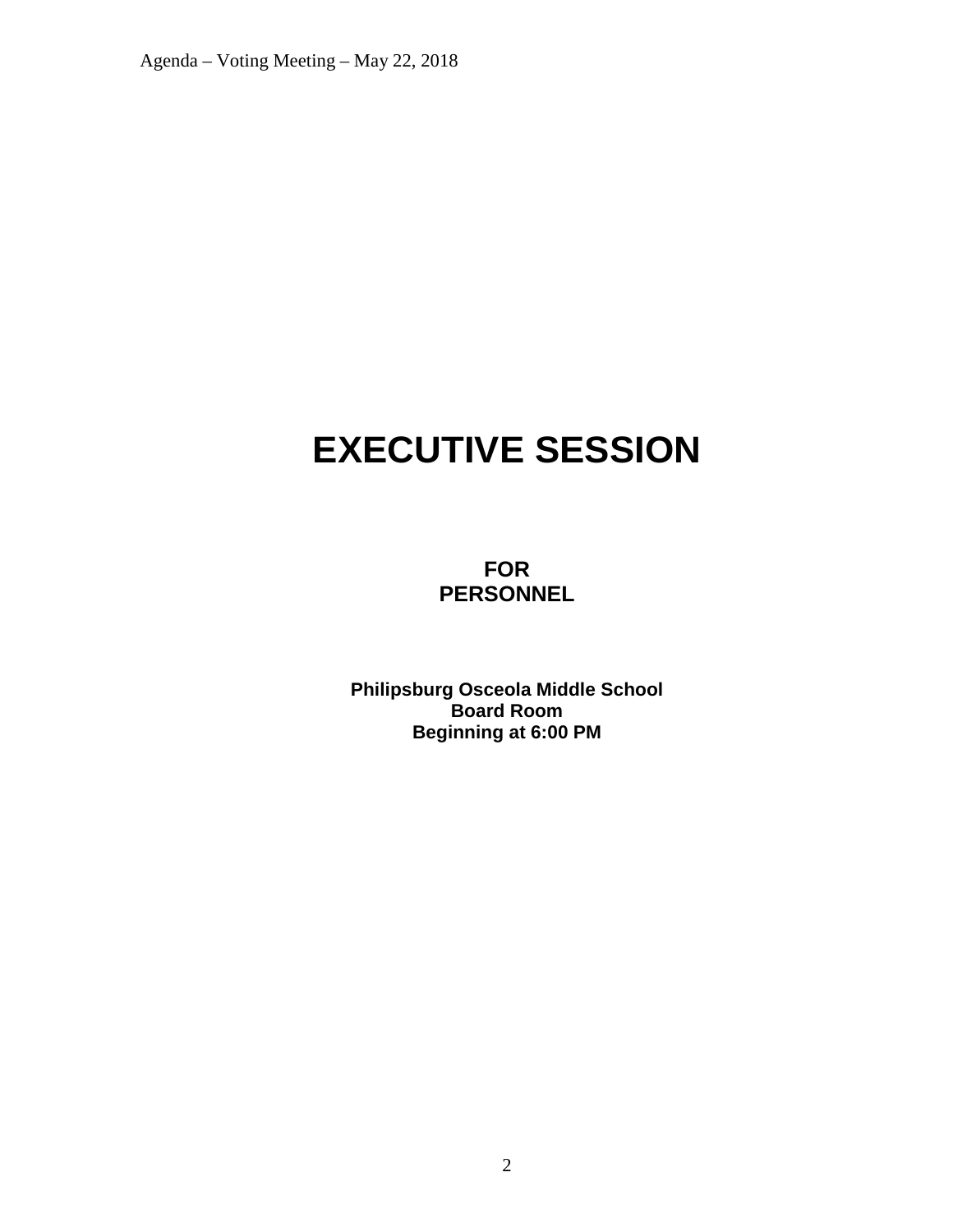## **A.** BUDGET, FINANCE & TRANSPORTATION - \*Mr. Miller & Mr. Curtis

- **1. FINANCIAL AUDIT:** Motion to approve the 2017-18 Financial Audit by Baker Tilly at the cost of \$22,500.
- **2. TRANSFER FROM GENERAL FUND:** Motion to transfer \$400,000 from the General Fund to the Capital Reserve to pay for an estimated remaining cost of \$400,000 for the stadium project.
- **3. SALE OF PROPERTY:** Motion to sign a Consent Form to proceed with the sale of tax property by the Centre County Government (see attached).
- **4. ATHLETIC REPORTING:** Discussion to review the athletic reporting process.
- **5. FINANCIAL REPORT:** Motion to approve the Philipsburg-Osceola Girls' Volleyball Financial Report (see attached).
- **6. FINANCIAL REPORT:** Motion to approve the Girls' Basketball Financial Report (see attached).
- **7. FINANCIAL REPORT:** Motion to approve the Philipsburg-Osceola Soccer Booster Club Financial Report (see attached).
- **8. FOOD SERVICE CONTRACT:** Motion to approve the renewal of the Food Service Contract (see attached).
- **9. EXTEND KOZ:** Motion to extend the Keystone Opportunity Zoning (KOZ) for Donald Heaney D/B/A Advanced Powder Products located in the Industrial Development Park (see attached).
- **10.SALE OF PROPERTY:** Motion to sell the Memorial Field acreage that is separate from the stadium.
- **11.FACILITY STUDY:** Motion to approve the agreement for the EADS group to perform a facility study at a price not to exceed \$30,000, effective July 1, 2018.
- **12.VAN DRIVERS:** Motion to approve the following van drivers for the 2017-18 school year: Earnest Lansberry and James Marker.
- **13.FULLINGTON BUS DRIVER:** Motion to approve the following Fullington bus driver for the 2017-18 school year: Robert Creek.
- **14.CCCTC 2018-2019 BUDGET:** Motion to approve the Clearfield County Career and Technology Center General Fund Budget and Resolution for the 2018/2019 school year in the amount of \$3,650,524.00 (see attached).
- **B.** BUILDING AND GROUNDS \*Mr. Curtis & Ms. McGee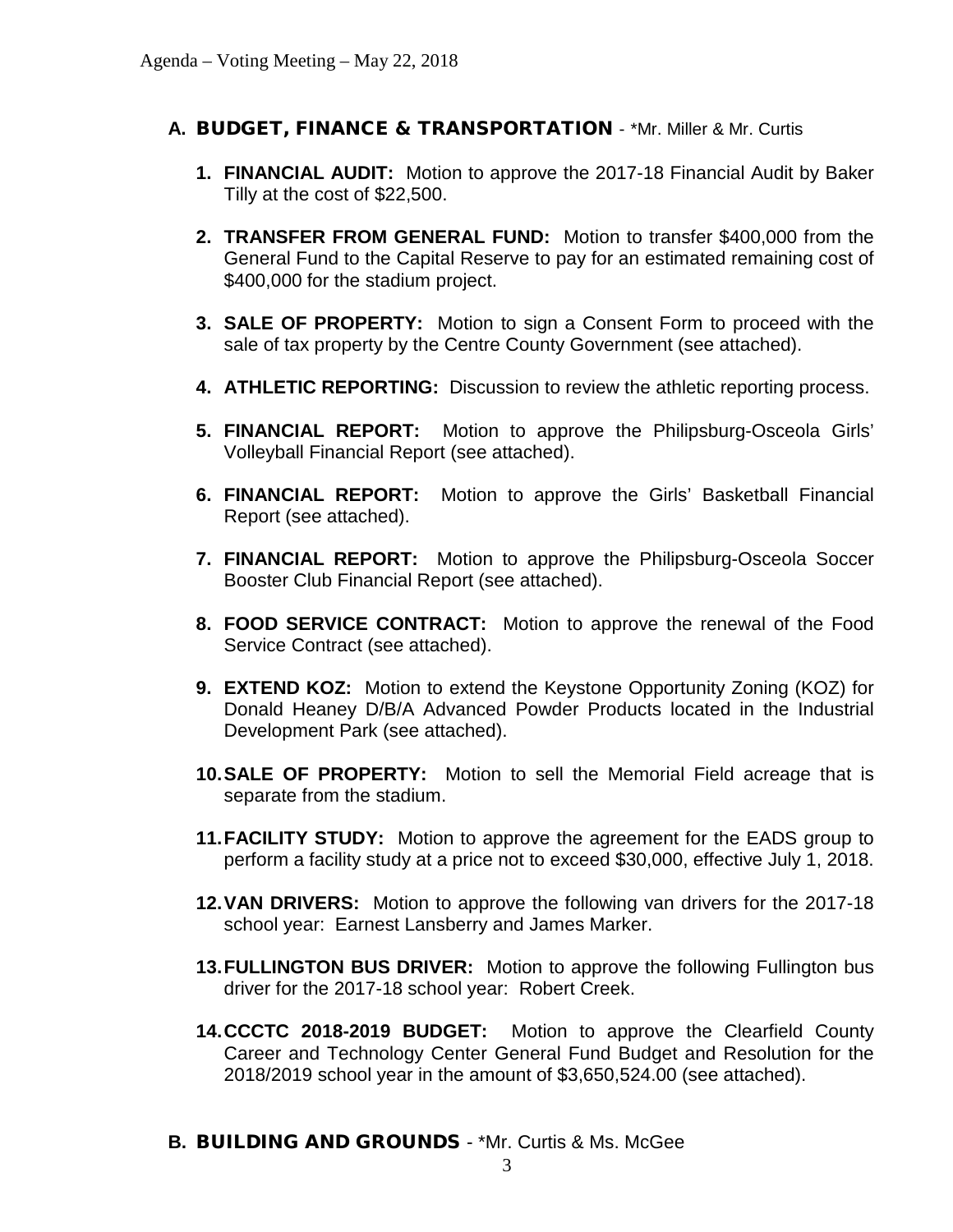- **1. EMERGENCY ROOF REPAIRS:** Motion to approve emergency roof repairs needed immediately at the High School.
- 2. **GYM ROOF SIDEWALLS:** Motion to approve repairs of the gym roof sidewalls on the 2018-19 budget.
- **C.** COMMUNITY RELATIONS \*Mr. Jeffries & Mr. Miller
- **D.** CURRICULUM, INSTRUCTION & ASSESSMENT \*Mrs. Lamb & Mrs. Bush
	- **1. FIELD TRIP REQUESTS:** Motion to approve the field trip requests as presented.

### **E.** PERSONNEL COMMITTEE - \*Mrs. Bush & Mrs. Lamb

- **1. HIRE CUSTODIAN:** Motion to hire Melissa Ceprish for a 5.0 hour second shift custodial position, effective \_\_\_\_\_\_\_\_\_\_\_\_\_\_\_\_.
- **2. RESIGNATION:** Motion to accept the resignation of Sarah Demchak, a 5.0 hour second shift custodian, effective May 9, 2018.
- **3. POST POSITION:** Motion to post a 5.0 hour second shift custodial position.
- **4. SUBSTITUTE CUSTODIANS:** Motion to hire the following substitute custodians: Cheyenne Bone, effective May 21, 2018; Lori Clark, effective June 4, 2018; Kimberly Dickson, effective June 4, 2018; and Tara Hale, effective June 7, 2018.
- **5. UNPAID DAYS:** Motion to approve a request from a part-time paraprofessional for unpaid days on April 11 and 12, 2018, due to exhausting all sick and personal days.
- **6. UNPAID DAYS:** Motion to approve a request from a full-time employee for an unpaid day on May 4, 2018, due to exhausting all personal days; sick days cannot be used for the reason requested.
- **7. UNPAID DAYS:** Motion to approve a request from a teacher for unpaid days on February 28, April 10, April 12, April 24, April 27, and May 8, 2018, due to exhausting all personal and sick days.
- **8. UNPAID DAYS:** Motion to approve a request from a part-time paraprofessional for unpaid days on May 3, 4, 8, 9, and 10, 2018, due to exhausting all sick and personal days.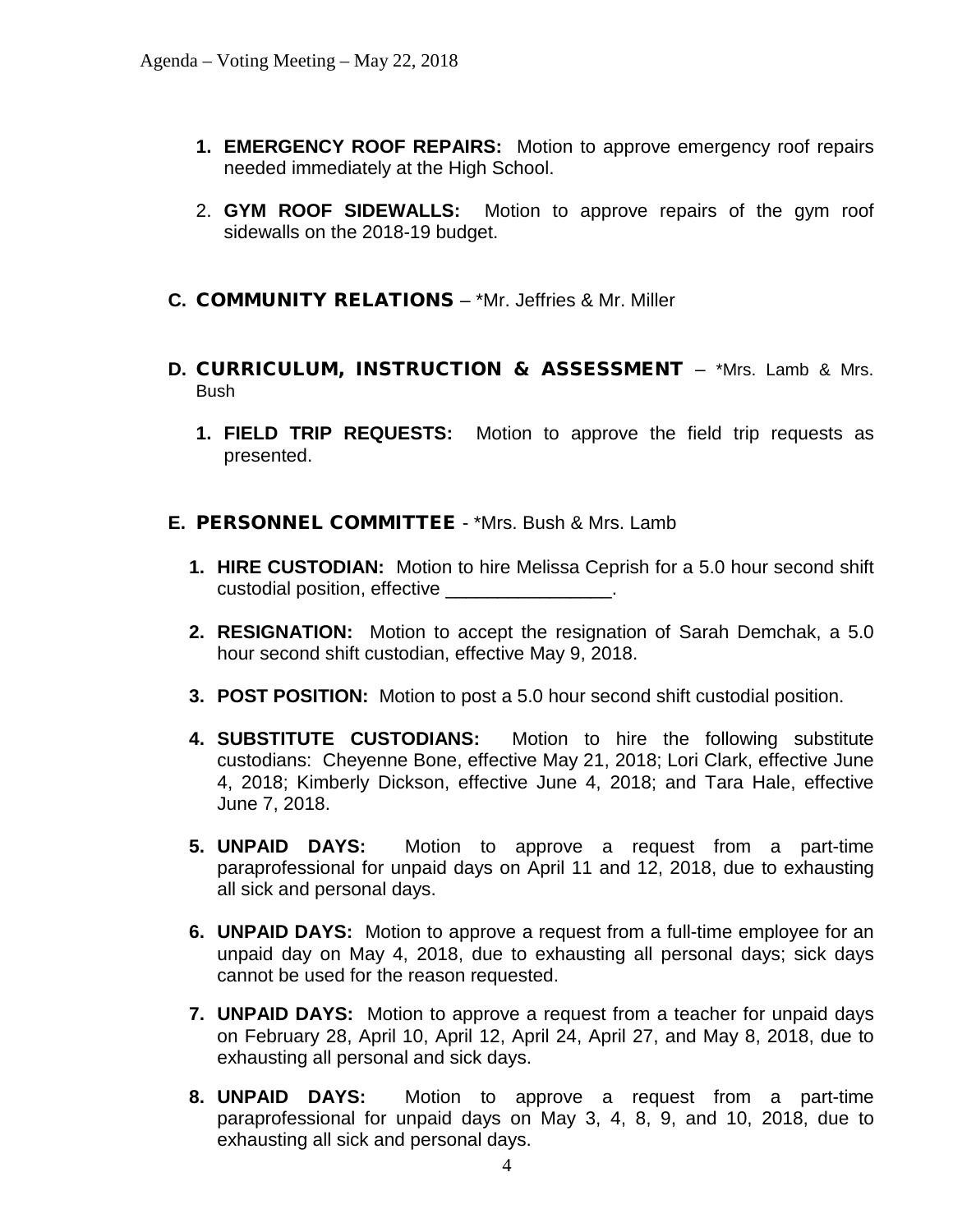- **9. POST TITLE I K-4 SUMMER READING PROGRAM POSITIONS:** Motion to post positions for the Title I K-4 Summer Reading Program, posting retroactive to May 10, 2018.
- **10.HIRE TITLE I K-4 POSTIONS:** Motion to hire the following teachers and assistants for the Title I K-4 Summer Reading Program for the summer of 2018:

**TEACHERS -** Lisa Cook, Rachel Knepp, Amanda Moslak, Erika Richardson, Gretchen Shively, Kerry Whitman.

**SUBSTITUTE TEACHERS -** Krista Dixon and Paula Moskel.

**ASSISTANTS –** Carol Prentice and Amanda Wallace.

- **11.POST SUMMER SCHOOL TEACHING POSITIONS:** Motion to post Summer School teaching positions, posting effective May 10, 2018.
- **12.SCHOOL PSYCHOLOGIST PRACTICUM & INTERNSHIP:** Motion to approve Lori Seaton's School Psychologist Practicum through Edinboro University of Pennsylvania during the 2018-2019 school year and internship during the 2019-2020 school year with Sarah Koot and Amy Finn.
- **13.HIRE SCHOOL OFFICERS:** Motion to hire the following School Officers: James Ellis, Brett Hanlon, Timothy Stevens, and , effective 2018/2019 school year.
- **14.JOB DESCRIPTION:** Motion to approve the job description for the Head School Officer.
- **15.CLOSE POSITION:** Motion to close the Administrative Assistant Director of Student Services/Central Registration/Copy Center/Tax Collection Secretary position, effective June 30, 2018.
- **16.CREATE POSITION:** Motion to create a 215 day, 5.75 hour, Administrative Assistant - Director of Special Education//Central Registration/Tax Collection Secretary at the Administrative Offices, effective July 1, 2018.
- **17.JOB DESCRIPTION:** Motion to approve the proposed job description for the 215 day, 5.75 hour Administrative Assistant-Director of Special Education/Central Registration/Tax Collection Secretary.
- **18.POST POSITION:** Motion to post a 215 day, 5.75 hour, Administrative Assistant - Director of Special Education/Central Registration/Tax Collection Secretary at the Administrative Offices, posting retroactive to May 15, 2018.
- **19.HIRE/TRANSFER POSITION:** Motion to transfer Amanda Wallace as the 215 day, 5.75 hour Administrative Assistant – Director of Special Education/Central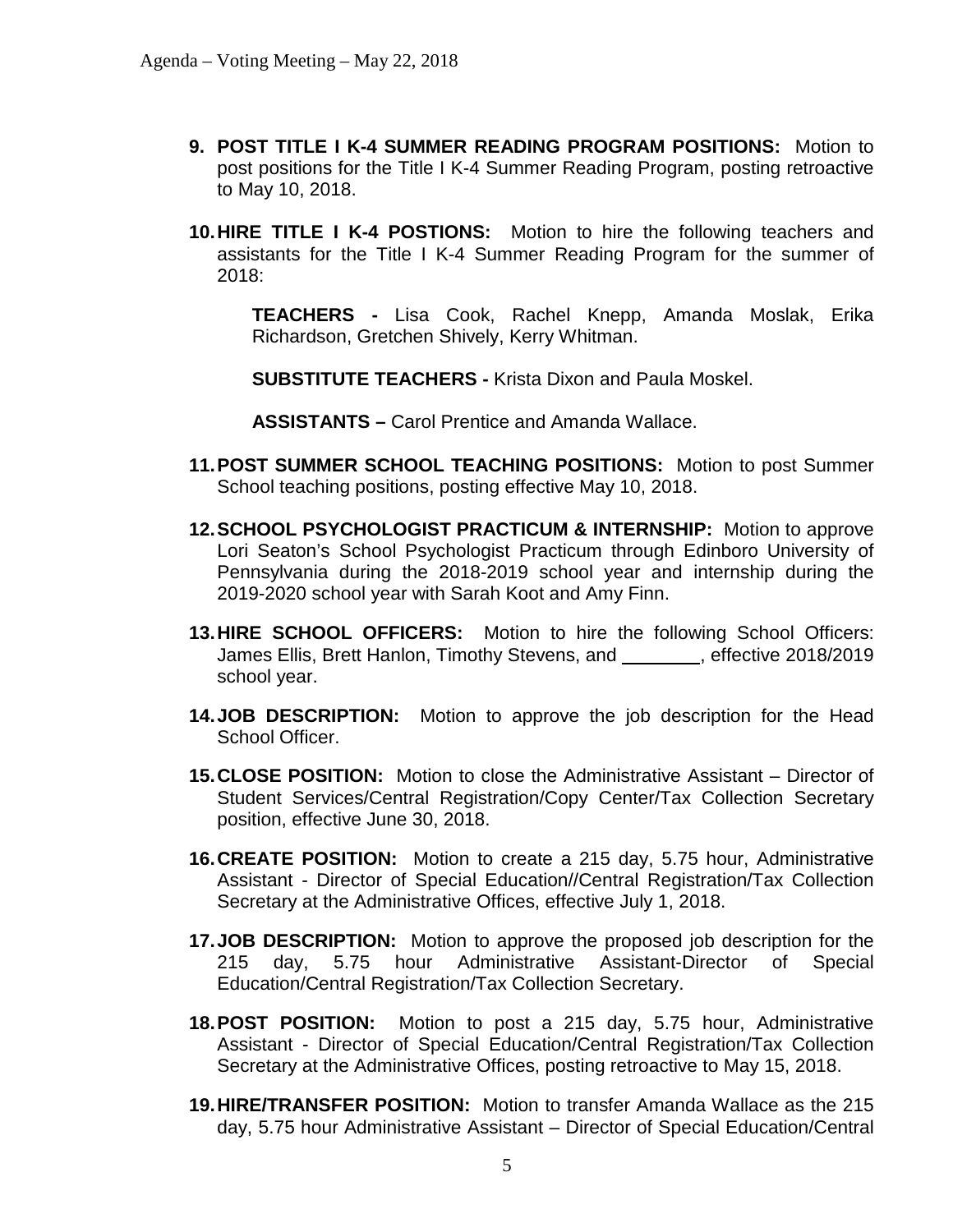Registration/Tax Collection Secretary at the Administrative Offices, effective July 1, 2018.

- **20.JOB DESCRIPTION:** Motion to approve the proposed/revised Special Education Instructional Assistant job description.
- **21.CREATE POSITIONS:** Motion to create two (2) 180 day, 6.0 hour Special Education Instructional Assistants at Philipsburg Elementary School, effective July 1, 2018.
- **22.POST POSITIONS:** Motion to post two (2) 180 day, 6.0 hour Special Education Instructional Assistants at Philipsburg Elementary School, posting retroactive to May 15, 2018.
- **23.TRANSFER/HIRE POSITION:** Motion to transfer Mindy Thompson as a 180 day, 6.0 hour, Special Education Instructional Assistant at Philipsburg Elementary School, effective August 27, 2018.
- **24.TRANSFER/HIRE POSITION:** Motion to transfer Mindy Shady as a 180 day, 6.0 hour, Special Education Instructional Assistant at Philipsburg Elementary School, effective August 27, 2018.
- **25.TRANSFER:** Motion to transfer Amy Miller from Grade 4 Philipsburg Elementary School to Grade 5/6 Technology Teacher at Philipsburg-Osceola Middle School, effective at the beginning of the 2018/2019 school year.
- **26.TRANSFER:** Motion to transfer Bethany Thompson from Grade 4 Osceola Mills Elementary School to Grade 4 Philipsburg Elementary School, effective at the beginning of the 2018/2019 school year.
- **27.RESIGNATION:** Motion to accept the resignation of Jessica Fahr, 4.50 hour Special Education Instructional Assistant at Osceola Mills Elementary School, effective May 31, 2018.
- **28.POST POSITION:** Motion to post a 4.5 hour Special Education Instructional Assistant position at Osceola Mills Elementary School.
- **29.CLOSE POSITION**: Motion to close a 4.5 hour Special Education Instructional Assistant position at Philipsburg Elementary, effective May 31, 2018.
- **30.CREATE POSITION:** Motion to create a 5.75 hour Special Education Instructional Assistant position at Philipsburg Elementary School, effective 2018-2019 school year.
- **31.POST POSITION:** Motion to post a 5.75 hour Special Education Instructional Assistant position at Philipsburg Elementary School, posting effective May 21, 2018.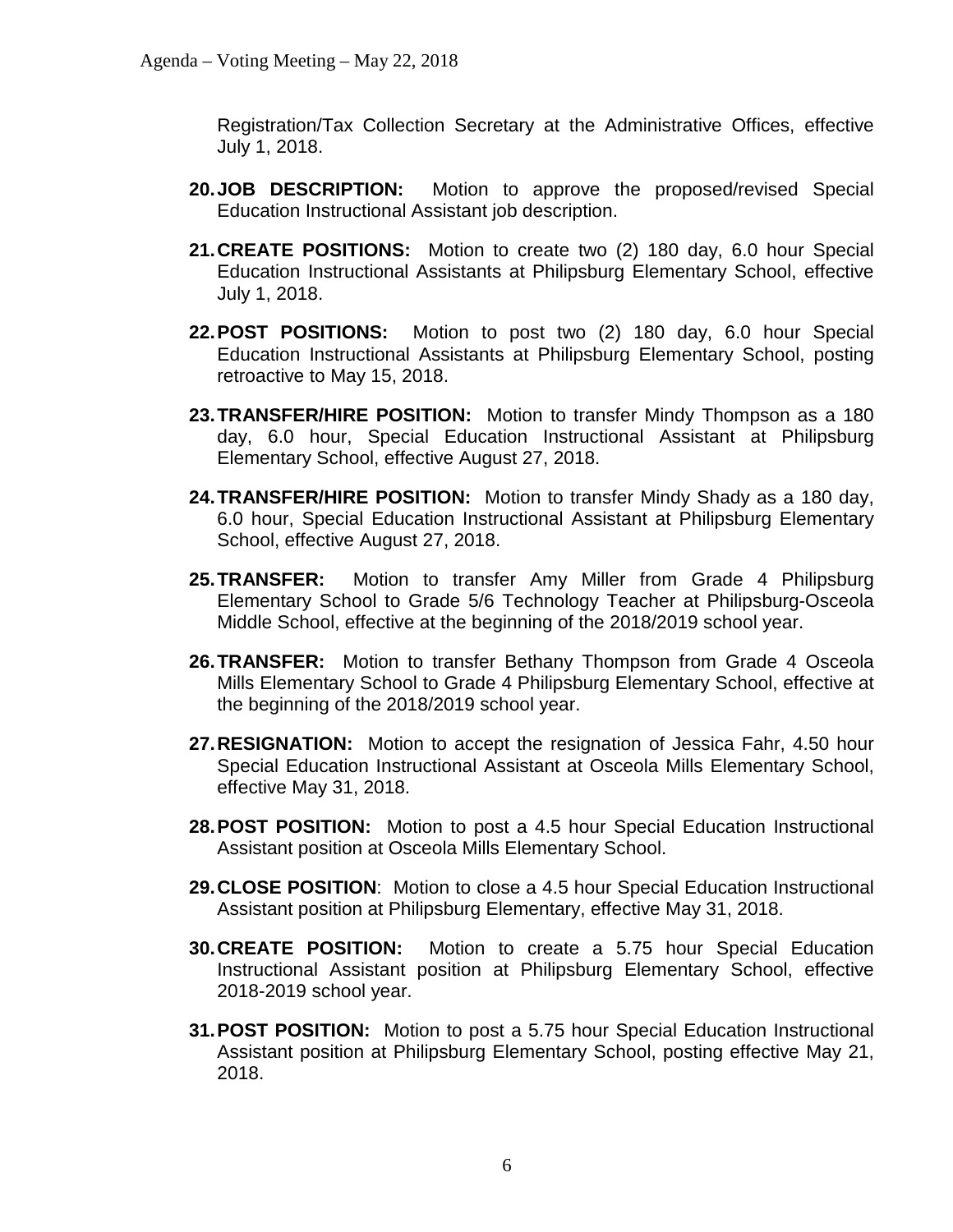- **32.POST POSITIONS**: Motion to post three (3) 5.75 hour Special Education Instructional Assistant positions at Philipsburg Elementary School, posting effective May 21, 2018.
- **33.HIRE POSITION:** Motion to hire Gladys Pelka as a secondary Spanish teacher, on the condition that she maintains her temporary certificate and completes the required education, effective at the beginning of the 2018/2019 school year.
- **34.ADJUST SALARY:** Motion to adjust the salary of Diana Condon, Director of Transportation, to \$43,000 for the 2017-2018 school year, effective June 1, 2018.
- F. POLICY COMMITTEE \*Ms. McGee & Mr. Massung
- G. STUDENT AFFAIRS, EXTRA-CURRICULAR, DRUG & ALCOHOL PREVENTION, & STUDENT DISCIPLINE - \*Mrs. Droll and Mr. Jeffries
	- **1. POSITION VOLUNTEERS:** Motion to approve the following Position Volunteers for the 2017-18 school year: Melanie Bower and Terry Laskowsky.
	- **2. EXTRA-CURRICULAR POSITIONS:** Motion to approve the following persons for extra-curricular positions for the 2018-19 school year:
	- **3. POST EXTRA-CURRICULAR POSITIONS:** Motion to post the following positions: Varsity Assistant Football Coach (3) for the 2018/2019 school year.
	- **4. RESIGNATION:** Motion to accept the resignation from Jenn Lindeman as the Assistant Girls' Varsity Soccer Coach, effective immediately.
	- **5. POST POSITION:** Motion to post an Assistant Girls' Varsity Soccer Coach position, effective immediately.
	- **6. RESIGNATION:** Motion to accept the resignation from Amy Miller as the Philipsburg Elementary Tech Liaison, effective June 30, 2018.
	- **7. POST POSITION:** Motion to post a Philipsburg Elementary Tech Liaison position, effective June 1, 2018**.**
- H. TECHNOLOGY \* Mr. Massung and Mrs. Droll

**The following motions were pulled from the consent agenda for further discussion.**